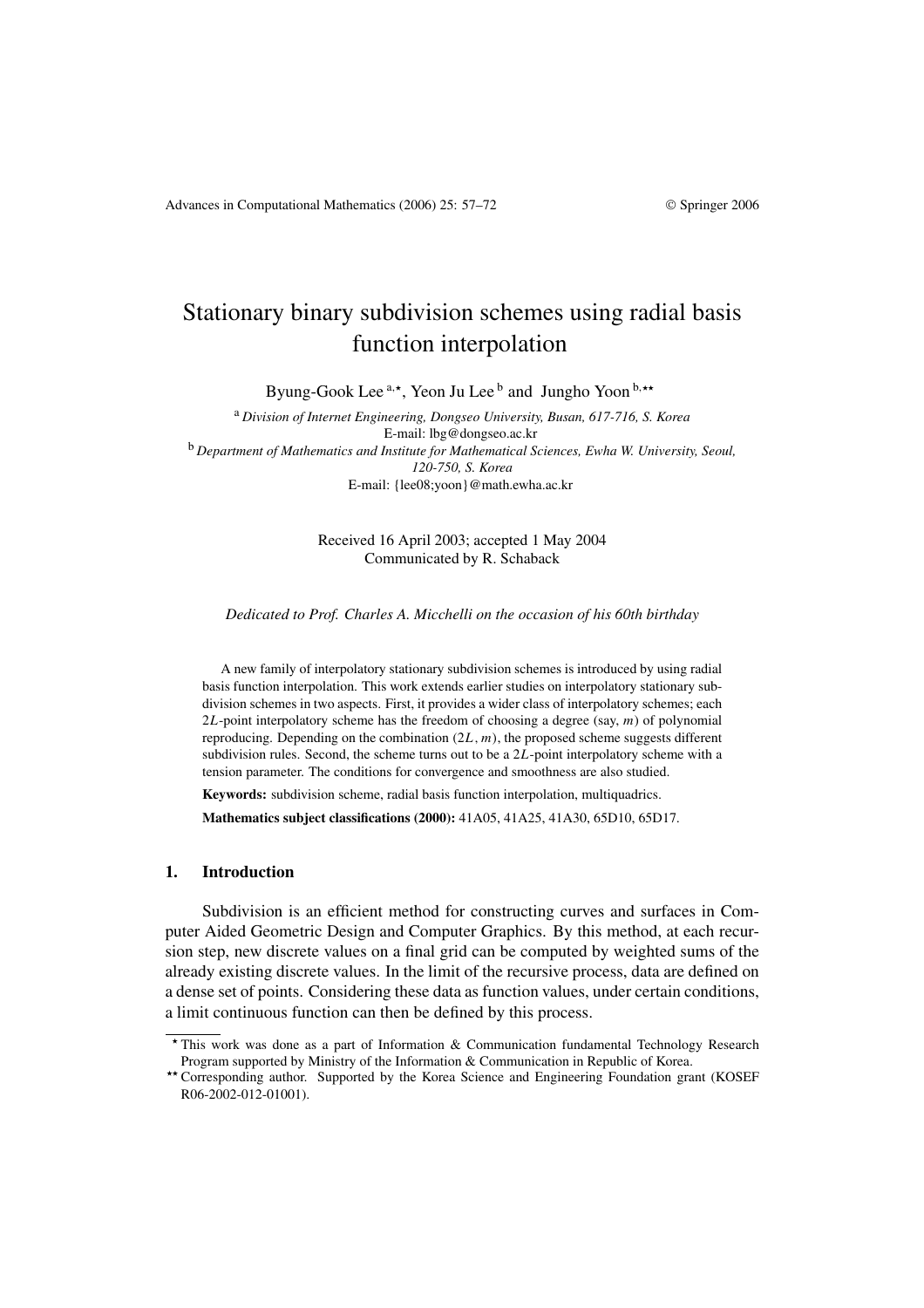Starting with a given set of control points at level 0 with the topology of a regular grid  $P^0 = \{p_n^0: n \in \mathbb{Z}\}\$ , the stationary uniform binary subdivision scheme is a process that recursively defines a sequence of nets of control points  $P^k = \{p_n^k : n \in \mathbb{Z}\}_{k \in \mathbb{Z}_+}$  by a rule of the form

$$
p_j^{k+1} = \sum_{n \in \mathbb{Z}} a_{j-2n} p_n^k, \quad k \in \mathbb{Z}_+, \tag{1.1}
$$

which is denoted formally by  $P^k = S^k P^0$ . A point of  $P^k$  is defined by a finite linear combination of points in  $P^{k-1}$ , with two different rules, or masks, in the curve case (univariate), and four masks in the surface case (bivariate). In general, for each level  $k$ , only a finite number of coefficients  $a_n$  are nonzero so that changes in a control point only effect a limited number of patches. Also, this property clearly facilitates the practical implementation of (1.1). A general discussion of stationary subdivision schemes can be found in the works of Cavaretta et al. [3] and Dyn [6].

Since the present topic is considering schemes where each component of the surface is a scalar function generated by the same subdivision scheme, the analysis of a binary subdivision scheme can be reduced to the scalar case to initial sets of control points. Therefore, starting with values  $f^0 = \{f_n^0 \in \mathbb{R} : n \in \mathbb{Z}\}$ , this study considers scalar sets of control points  $f^k = \{f_n^k \in \mathbb{R} : n \in \mathbb{Z}\}\$  generated by the relation

$$
f_j^{k+1} = \sum_{n \in \mathbb{Z}} a_{j-2n} f_n^k, \quad k \in \mathbb{Z}_+.
$$

What follows provides the definition of the convergence of a binary subdivision scheme.

**Definition 1.1.** A binary subdivision scheme *S* is termed (uniformly) convergent if for every initial data  $f^0 = \{f_n^0 \in \mathbb{R} : n \in \mathbb{Z}\}\$  there exists a continuous function  $f$  on  $\mathbb R$  such that

$$
\lim_{k \to \infty} \sup_{n \in \mathbb{Z}} |f_n^k - f(2^{-k}n)| = 0,
$$
\n(1.2)

and  $f$  is not identically zero for some initial data  $f^0$ .

Let the function *f* denoted by  $S^{\infty}$  *f* and called a limit function of *S* or a function generated by *S*. Also introduced is the notion of the basic limit function of a scheme *S*,

$$
\varphi(x) = S^{\infty} \{ \delta_{0,n} \}.
$$

Then, any limit function of the subdivision process can be expressed as

$$
S^{\infty} f^{0}(x) = \sum_{n \in \mathbb{Z}} f_{n}^{0} \varphi(x - n).
$$

The subdivision scheme *S* is called *C<sup>γ</sup>* if its basic limit function, and hence all functions generated by it, is *C<sup>γ</sup>* .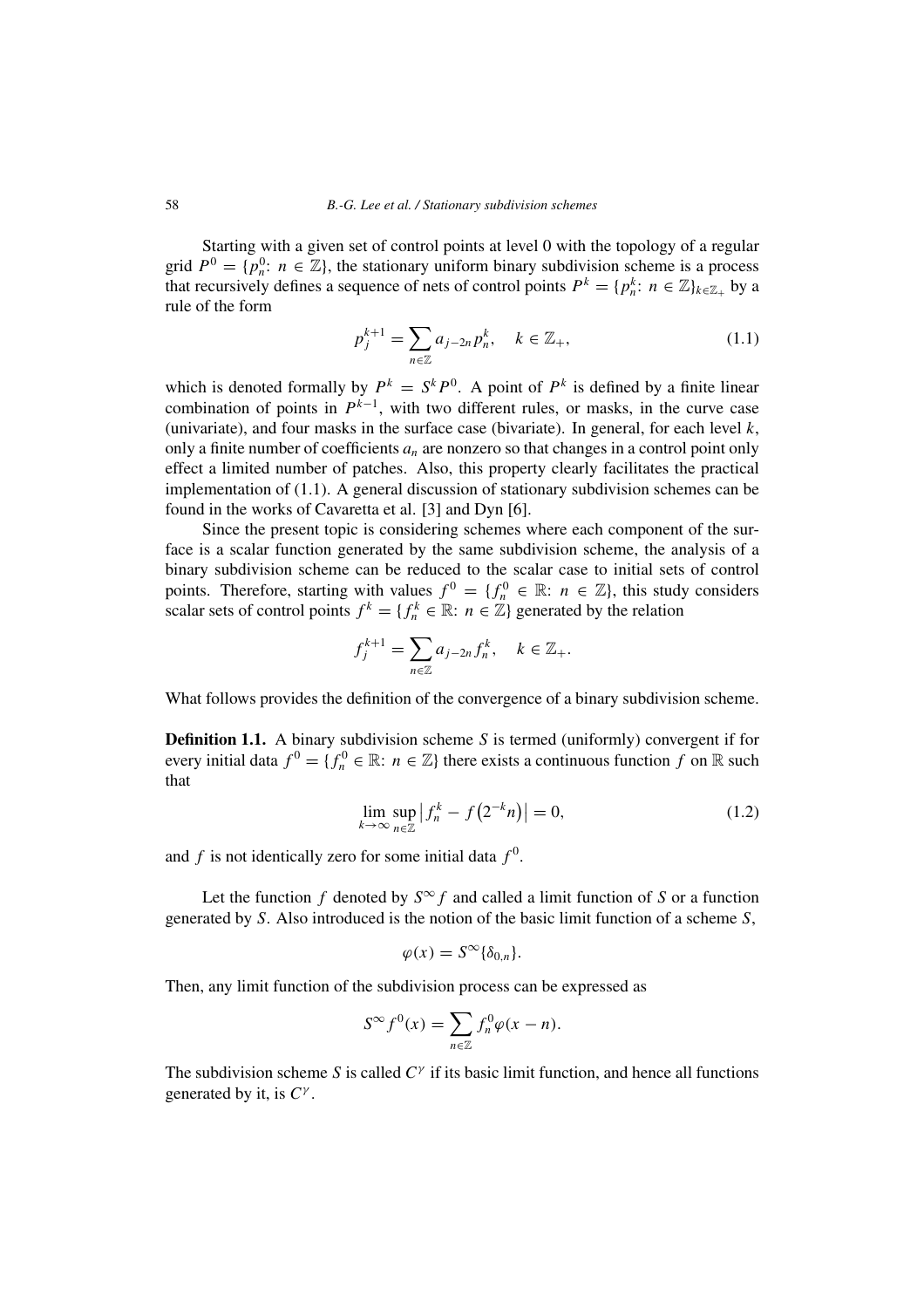A binary subdivision scheme is called interpolatory if  $a_{2n} = \delta_{0,n}$ ,  $n \in \mathbb{Z}$ , since then  $P^k \subset P^{k+1}$  and therefore  $P^0 \subset P^k$  for any  $k \in \mathbb{Z}_+$ . An example of an interpolatory subdivision scheme is the four-point scheme by Dyn et al. [7]:

$$
f_{2j+1}^{k+1} = \left(\frac{1}{2} + \omega\right) \left(f_j^k + f_{j+1}^k\right) - \omega \left(f_{j-1}^k + f_{j+2}^k\right). \tag{1.3}
$$

It is known that this 4-point scheme generates continuous limit functions for  $|\omega| < \frac{1}{2}$ , and  $C^1$  limit functions for  $0 < \omega < 0.154$ . With the special choice  $\omega = \frac{1}{16}$ , this 4point scheme is exact for cubic polynomials, and it has been generalized to the 6-point scheme (see Dyn's survey paper [6]) and symmetric 2*L*-point schemes by Deslauriers and Dubuc in [4] using polynomial interpolation.

In this paper, we are interested in developing a new family of stationary subdivision schemes obtained by using radial basis function interpolation, which is one of the most well-established methods for data representation problems. Specifically, the insertion rule is obtained by taking the value at the inserted point of radial basis interpolation to the data at 2*L* symmetric points to the inserted one. This work extends earlier studies on interpolatory subdivision schemes in two aspects. First, it provides a wider class of interpolatory scheme; each 2*L*-point interpolatory scheme has the freedom of choosing a degree (say, *m*) of polynomial reproducing. Hence, depending on the combination  $(2*L*, *m*)$ , the scheme suggests different subdivision rules. Second, the scheme proposed here turns out to be a 2*L*-point interpolatory scheme with a tension parameter. Thus, each aforementioned interpolatory rule can be a special case of the proposed interpolatory scheme. Then, the fundamental questions of interest for the new subdivision scheme are as follows: Does the scheme converge? What is its smoothness? What is its approximation order? Note that for interpolatory subdivision schemes, convergence implies uniform convergence, since the values  $\{f_n^k\}$  are on the limit function.

The general setting and basic theory of radial basis function interpolation will be discussed in section 2. Among the many radial basis functions, the major concern here is with the basis functions

$$
\phi_{\lambda}(x) = (x^2 + \lambda^2)^{\beta/2}, \quad \lambda > 0, \ \beta \in 2\mathbb{N} - 1,
$$

which is the so-called *multiquadrics*. One of the reasons for choosing this particular function is the desire to use the parameter  $\lambda$  as a 'tension' parameter.

The paper is organized as follows: section 2 introduces the general theories related to radial basis function interpolation, then constructs a new class of interpolatory subdivision schemes using radial basis function interpolation. In section 3, we study the convergence and smoothness of the new subdivision scheme, and then find its approximation order.

Throughout this paper, for any positive integer *n*,  $\Pi_n$  stands for the subspace  $C(\mathbb{R})$ consisting of all algebraic polynomials of degrees less than *n*. All matrices and vectors are written in bold character, for example, **g**.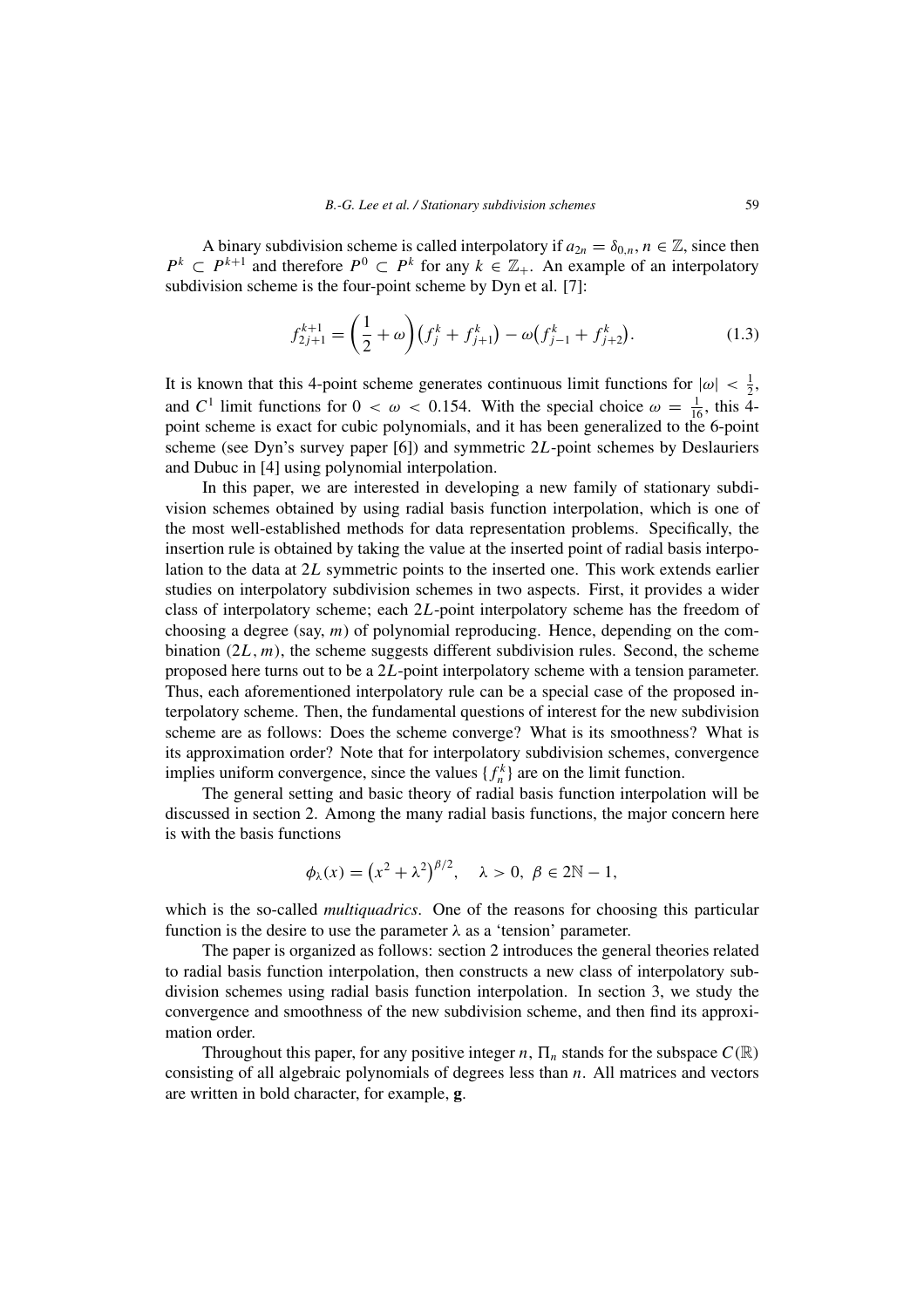# **2. Interpolatory subdivision scheme using radial basis function**

## *2.1. Radial basis function interpolation*

Radial basis function interpolation is a very popular and convenient tool for data representation problems. This section introduces the general setting and basic theory of radial basis function interpolation. Suppose that a continuous function  $f : \mathbb{R} \to \mathbb{R}$  is known only at a set of discrete points  $X := \{x_1, \ldots, x_N\}$  in  $\Omega \subset \mathbb{R}$ . The radial basis function interpolation to f on X starts with choosing a basis function  $\phi$ , and then it defines an interpolant by

$$
S_{f,X}(x) := \sum_{n=1}^{N} \alpha_n \phi(x - x_n) + \sum_{i=1}^{m} \beta_i p_i(x),
$$
 (2.1)

where  $p_1, \ldots, p_m$  is a basis for  $\Pi_m$  and the coefficients  $\alpha_n$  are chosen so that

$$
\sum_{n=1}^N \alpha_n p_i(x_n) = 0, \quad i = 1, \ldots, m.
$$

For a wide choice of functions  $\phi$  and polynomials in  $\Pi_m$ , including the case  $m = 1$ , the coefficients of  $S_{f,X}$  are required to satisfy the  $(N + m) \times (N + m)$  system of linear equations, which can be written in a matrix form as

$$
\begin{pmatrix} \mathbf{A} & \mathbf{P} \\ \mathbf{P}^{\mathrm{T}} & \mathbf{0} \end{pmatrix} \begin{pmatrix} \mathbf{a} \\ \mathbf{b} \end{pmatrix} = \begin{pmatrix} \mathbf{f} \\ \mathbf{0} \end{pmatrix},
$$
(2.2)

where **A** and **P** are the *N* × *N* and *N* × *m* matrices that have the elements  $A_{ij} = \phi(x_i - x_j)$ and  $P_{ij} = p_j(x_i)$ , respectively. Further,  $\mathbf{a} \in \mathbb{R}^N$  and  $\mathbf{b} \in \mathbb{R}^m$  are the vectors of the coefficients of  $S_{f,X}$ , and the components of **f** are the data  $f(x_i)$  with  $j = 1, \ldots, N$ . In a fundamental paper by Micchelli [11], the existence and uniqueness of the solution of the linear system (2.2) is ensured when the basis function  $\phi$  is a conditionally positive definite function:

**Definition 2.1.** Let  $\phi : \mathbb{R} \to \mathbb{R}$  be a continuous function. We say that  $\phi$  is conditionally positive definite of order  $n \in \mathbb{N} := \{1, 2, ...\}$  if for every finite set of pairwise distinct points  $X = \{x_1, \ldots, x_N\} \subset \mathbb{R}$  and for every  $\alpha = (\alpha_1, \ldots, \alpha_N) \in \mathbb{R}^N \setminus 0$  satisfying

$$
\sum_{j=1}^N \alpha_j p(x_j) = 0, \quad p \in \Pi_n,
$$

the quadric form

$$
\sum_{i=1}^N \sum_{j=1}^N \alpha_i \alpha_j \phi(x_i - x_j)
$$

is positive definite.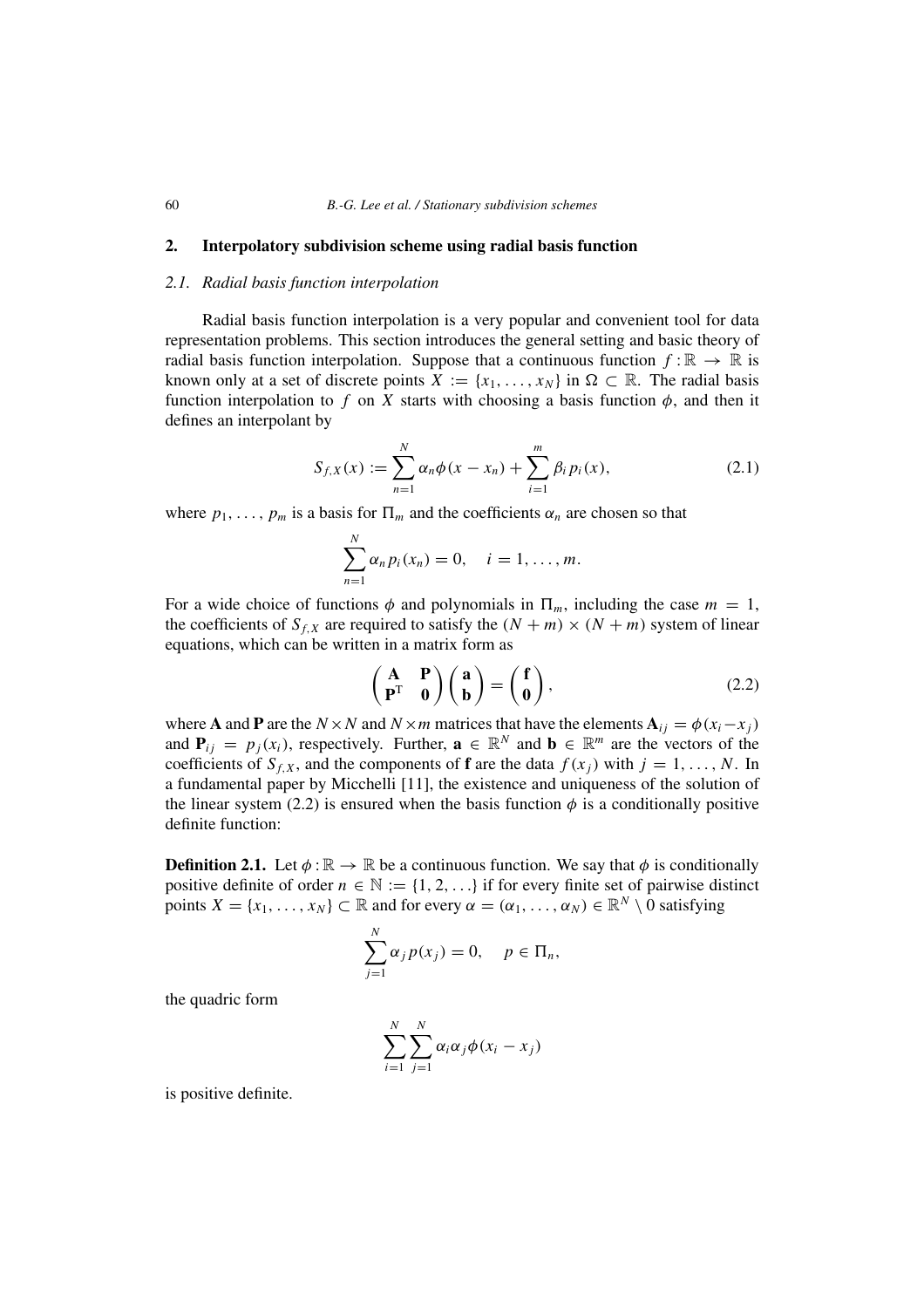In particular, the radial basis function interpolant  $S_{f,X}$  in (2.1) has a Lagrange-type representation:

$$
S_{f,X}(x) := \sum_{n=1}^{N} u_n(x) f(x_n), \quad u_n(x_\ell) = \delta_{\ell,n},
$$
 (2.3)

where *u<sub>n</sub>* are the Lagrange functions from the space span ${\phi(\cdot-x_1), \ldots, \phi(\cdot-x_N)}$  +  $\Pi_m$ . They satisfy not only the above properties but also reproduce polynomials up to a degree less than *m*, i.e.,

$$
\sum_{j=1}^{N} u_j(x) p(x_j) = p(x), \quad p \in \Pi_m.
$$
 (2.4)

Introducing vectors

$$
\mathbf{R}(x) := (\phi(x - x_1), \dots, \phi(x - x_N))^{\mathrm{T}},
$$
  
\n
$$
\mathbf{S}(x) := (p_1(x), \dots, p_m(x))^{\mathrm{T}},
$$
\n(2.5)

the vector  $\mathbf{u}(x) := (u_1(x), \dots, u_N(x))^T$  can be obtained by solving the linear system

$$
\begin{pmatrix} \mathbf{A} & \mathbf{P} \\ \mathbf{P}^{\mathrm{T}} & \mathbf{0} \end{pmatrix} \begin{pmatrix} \mathbf{u}(x) \\ \mathbf{v}(x) \end{pmatrix} = \begin{pmatrix} \mathbf{R} \\ \mathbf{S} \end{pmatrix}.
$$
 (2.6)

A reader interested in knowing more about the state-of-the-art in the area of radial basis function method may find it useful to consult the surveys of Buhmann [2], Dyn [5], and Powell [12]. Another important source is the works of Wu and Schaback [13] and particularly Madych and Nelson [9, 10], who developed a theory of interpolation based on reproducing kernel Hilbert spaces. In addition, approximation orders on Sobolev space by using smooth radial basis functions (e.g., multiquadric) have been studied by Yoon [14, 15].

# *2.2. Subdivision scheme using radial basis function interpolation*

An interesting class of this study is the family of univariate interpolatory subdivision schemes. Interpolatory subdivision schemes are refinement rules based on symmetric 2*L*-points and defined by interpolating the values at the 2*L*-points via a linear combination of suitable 2*L* functions. The subdivision schemes considered in this paper are stationary uniform in the sense that they are independent of the positions and levels of refinement. The general form of a 2*L*-point interpolatory subdivision scheme is as follows:

$$
f_{2j}^{k+1} = f_j^k,
$$
  
\n
$$
f_{2j+1}^{k+1} = \sum_{n=-L+1}^{L} a_{1-2n} f_{j+n}^k, \quad j \in \mathbb{Z}, \ k \in \mathbb{Z}_+.
$$
\n(2.7)

This condition guarantees that the point set  $f^k = \{f_n^k : n \in \mathbb{Z}\}\)$  belongs to the limit function.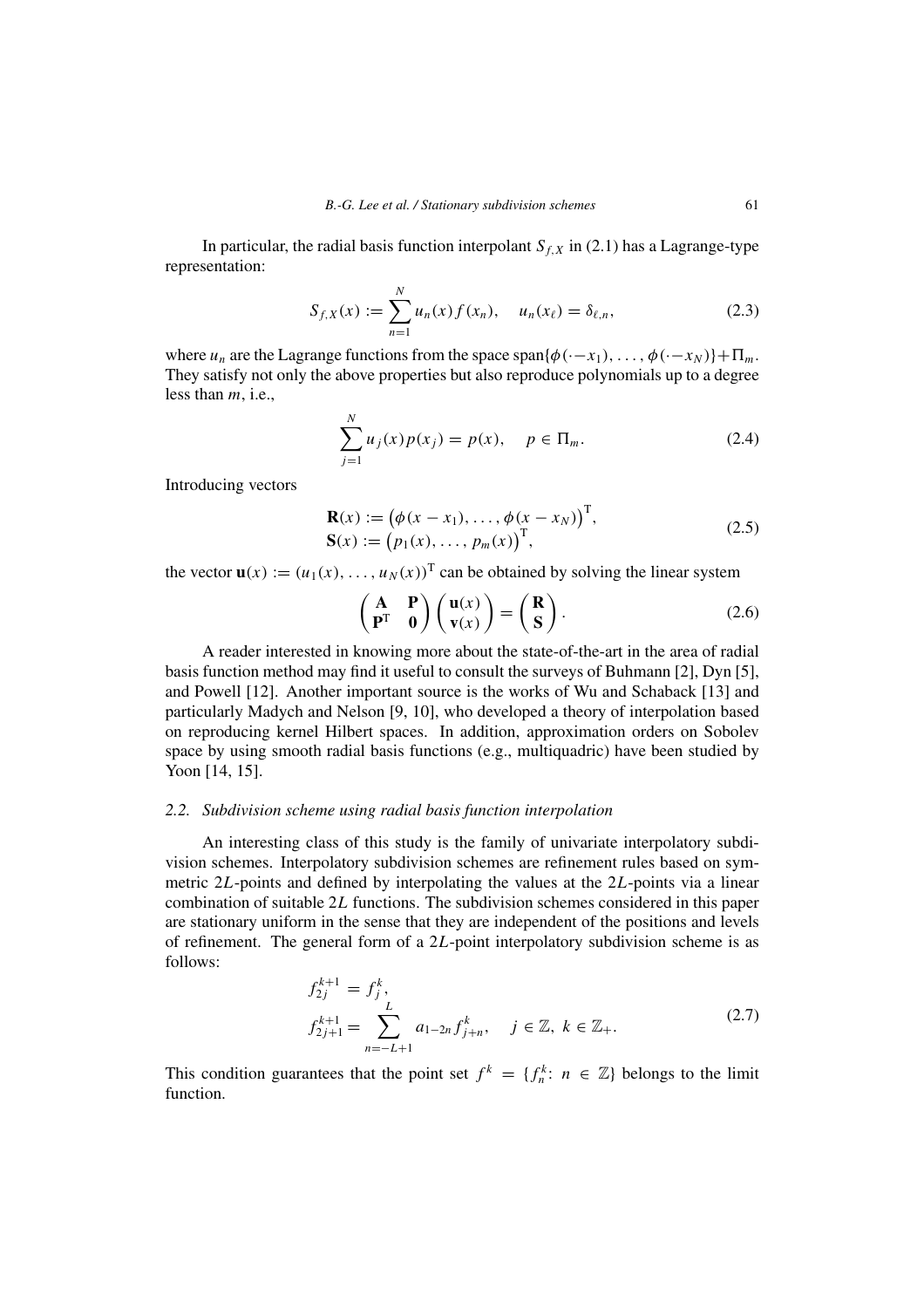Now, we present a stationary 2*L*-point interpolatory subdivision scheme using radial basis function interpolation. Its construction is based on the Lagrange-type representation in (2.3): considering  $\bar{f}^k$  as the underlying function of the set  $\{f^k_n\}_{n\in\mathbb{Z}}$ , i.e.,  $\bar{f}^k(n2^{-k}) = f_n^k$ , on the stage *k*, the value at a point of the finer level  $k + 1$  is determined by evaluating the value of the radial basis function interpolation (see (2.1)) at the insertion point. More specifically, denoting

$$
X_{k,j} = \{(j+\ell)2^{-k}: \ell = -L+1, \ldots, L\}
$$

and invoking the Lagrange-type representation of the radial basis function interpolation in (2.3), the values  $f_{2j+1}^{k+1}$  are defined by

$$
f_{2j+1}^{k+1} = S_{\bar{f}^k, X_{k,j}}(2^{-k}(j+2^{-1})) = \sum_{n=j-L+1}^{j+L} u_{j,n}^{[k]}(2^{-k}(j+2^{-1})) f_n^k,
$$

where  $u_{j,n}^{[k]}$  indicates the Lagrange function on  $X_{k,j}$ . This means that the mask set of the proposed subdivision scheme is defined by

$$
a_{2(j-n)+1} := u_{j,n}^{[k]} (2^{-k} (j+2^{-1})), \quad j \in \mathbb{Z}.
$$
 (2.8)

Here, the mask set  $\{a_n\}$  looks like it depends on the position *j* and level *k*. Yet, it will be seen that it is independent of *j* and *k* under certain suitable conditions of the basis function. Further, among many radial basis functions, aiming at the construction of an interpolatory subdivision scheme, the major concern of this study is with the multiquadrics

$$
\phi_{\lambda}(x) := (x^2 + \lambda^2)^{\beta/2}, \quad \lambda > 0, \ \beta \in 2\mathbb{N} - 1,
$$

whose properties are quite well understood, both theoretically as well as practically. One of the reasons for choosing this particular function is the desire to use the parameter *λ* as a 'tension' parameter. In particular, for the purpose of making a stationary subdivision scheme, the tension parameter  $\lambda$  is dilated depending on the level  $k$ . That is, for each level  $k$ ,  $\phi_{\lambda_k}(x) := (x^2 + \lambda_k^2)^{\beta/2}$  is employed with

$$
\lambda_k=2^{-k}\lambda.
$$

The following theorem proves that the mask set  $\{a_n\}$  is independent of the location *j* and level *k*, which means the binary subdivision scheme (henceforth, called  $S_a$ ) associated with this rule is said to be stationary and uniform.

**Theorem 2.2.** Let  $\phi_{\lambda}(x) = (x^2 + \lambda^2)^{\beta/2}$ . Suppose that the mask set  $\{a_n\}$  is given by the Lagrange type representation of  $\phi_{\lambda}$ -interpolation as in (2.8). Assume that for each level *k*, the basis function  $\phi_{\lambda_k}$  is employed with  $\lambda_k = 2^{-k}\lambda$ . Then, the subdivision scheme  $S_a$  associated with the mask set  $\{a_n\}$  is stationary, that is, the mask set is independent of the positions and levels.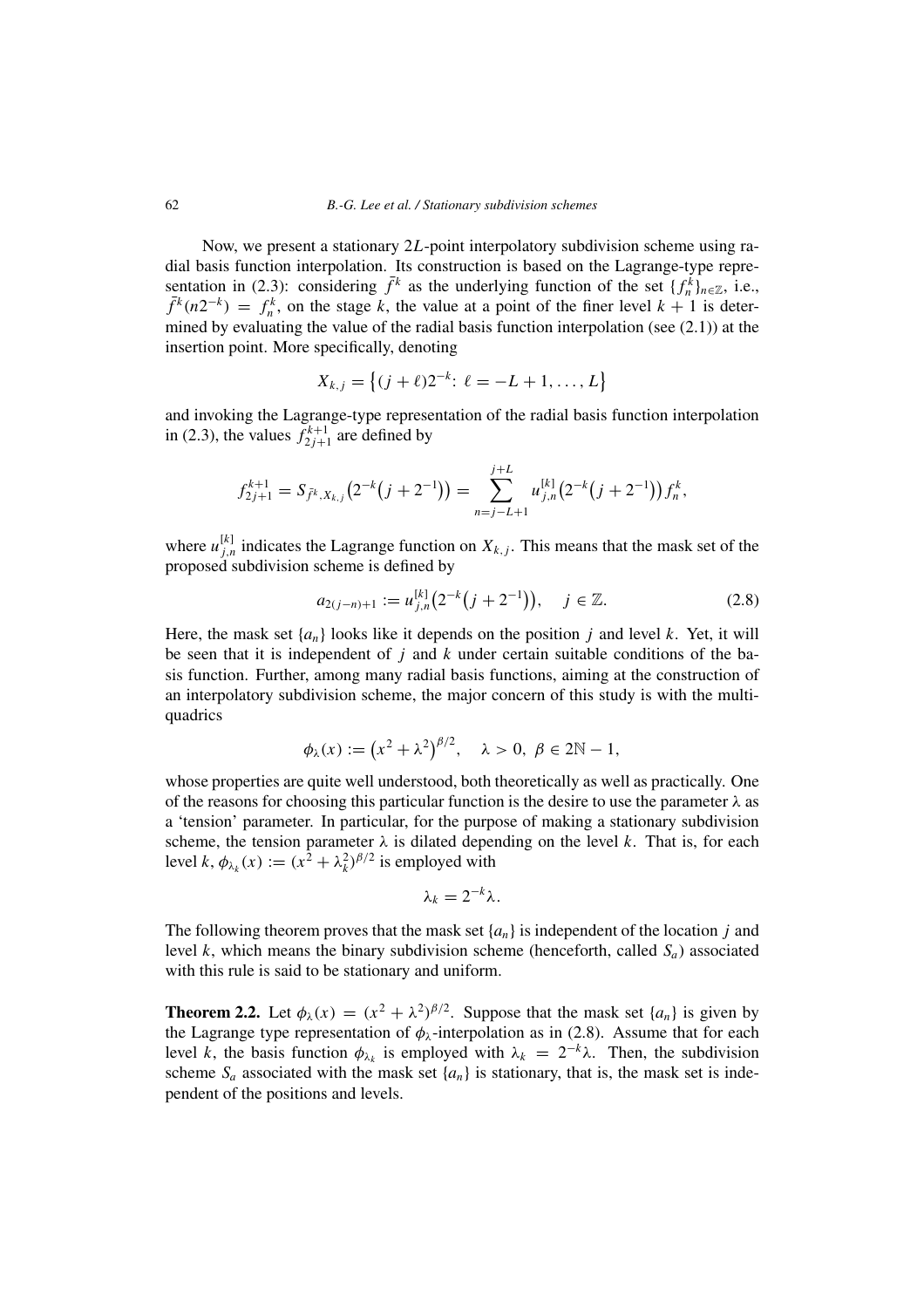*Proof.* Let  $j \in \mathbb{Z}$ . Then, since each element  $x_{\ell} \in X_j$  has the form  $x_{\ell} := 2^{-k}(j + \ell)$ with  $\ell = -L + 1, \ldots, L$ , we can write

$$
\phi_{\lambda_k}(x_i-x_{\ell})=\phi_{\lambda_k}(2^{-k}(i-\ell))=2^{-\beta k}\phi_{\lambda}(i-\ell),
$$

where the second equality is immediate by the fact  $\lambda_k = 2^{-k} \lambda$ . Therefore, invoking (2.6) and choosing  $p_n(x) = 2^{-k\beta} (2^k x - j)^{n-1}$ ,  $n = 1, \ldots, m$ , as a basis  $\Pi_m$ , the vector of the mask set  $\mathbf{u} := \{a_{2(i-n)+1}: n = -L+1, \ldots, L\}$  (see (2.8)) can be obtained by solving the following linear system

$$
\begin{pmatrix} \overline{A} & \overline{P} \\ \overline{P}^T & 0 \end{pmatrix} \begin{pmatrix} u \\ v \end{pmatrix} = \begin{pmatrix} \overline{R} \\ \overline{S} \end{pmatrix},
$$
\n(2.9)

where the matrices  $\overline{A}$ ,  $\overline{P}$ ,  $\overline{R}$ , and  $\overline{S}$  have elements of the form

$$
\overline{\mathbf{A}}(i,\ell) := \phi_{\lambda}(i-\ell), \qquad \overline{\mathbf{P}}(\ell,n) := \ell^{n-1},
$$
  

$$
\overline{\mathbf{R}}(\ell) := \phi_{\lambda}(2^{-1} - \ell), \qquad \overline{\mathbf{S}}(\ell) := 2^{-\ell+1}.
$$

It is clear from the system  $(2.9)$  that **u** is independent of the position *j* and level *k*. Hence, the proposed scheme  $S_a$  is stationary uniform.

Due to the above theorem, recalling (2.8), the definition of the masks  $a_{1-2n}$  can be induced as follows:

$$
a_{1-2n} := u_n(2^{-1}), \quad n = -L+1, \dots, L,
$$
\n(2.10)

where  $u_n(x)$  is the Lagrange function on  $X_0 = \{-L + 1, \ldots, L\}$ , that is,

$$
u_n(x) \in \text{span}\{\phi_\lambda(x-\ell) \colon \ell \in X_0\} + \Pi_m. \tag{2.11}
$$

It is also of interest to point out that besides the polynomial reproducing property of *a*<sub>1−2*n*</sub> in (2.4), the mask set  $\{a_n\}$  reproduces the functions  $\phi_{\lambda}(\cdot - \ell)$  with  $\ell \in X_0$  in the sense that

$$
\sum_{n\in\mathbb{Z}}a_{1-2n}\phi_\lambda(n-\ell)=\phi_\lambda\big(2^{-1}-\ell\big).
$$

Table 1 provides the general form of the mask set  $\{a_{1-2n}\}, n = -L+1, \ldots, L$ , of 2*L*-point interpolatory subdivision scheme  $S_a$  for the case  $m > 2(L - 2)$ . For a chosen basis function  $\phi_{\lambda}(x) = (x^2 + \lambda^2)^{\beta/2}$ , the parameter *w* in table 1 is given in terms of  $\lambda$ , i.e.,  $w = w(\lambda)$ . But, since the explicit forms of  $w(\lambda)$  are too long to provide here (see the appendix for an example), the relations between  $w(\lambda)$  and  $\lambda$  are described via graphs in figure 1 for  $\lambda \in [0, 30]$ . It is observed from figure 1 that for all  $\lambda \in [0, 30]$ , each  $w(\lambda)$ belongs to the range in the above table 1. Also as *L* increases, the ranges of *w* in table 1 become narrower. It is also interesting to point out that for each pair  $m = 2n - 1$ , 2*n* with  $1 \leq n \leq L$ , the same mask set is obtained. It would seem that this is because of the symmetric properties of the mask set. Further, when  $m > 2(L - 1)$ , this scheme is identical to Deslauriers and Dubuc's 2*L*-point interpolatory scheme. The 4- and 6-point rules in [6] are special cases of the proposed scheme with  $m = 1, 3$  and  $2L = 4, 6$ ,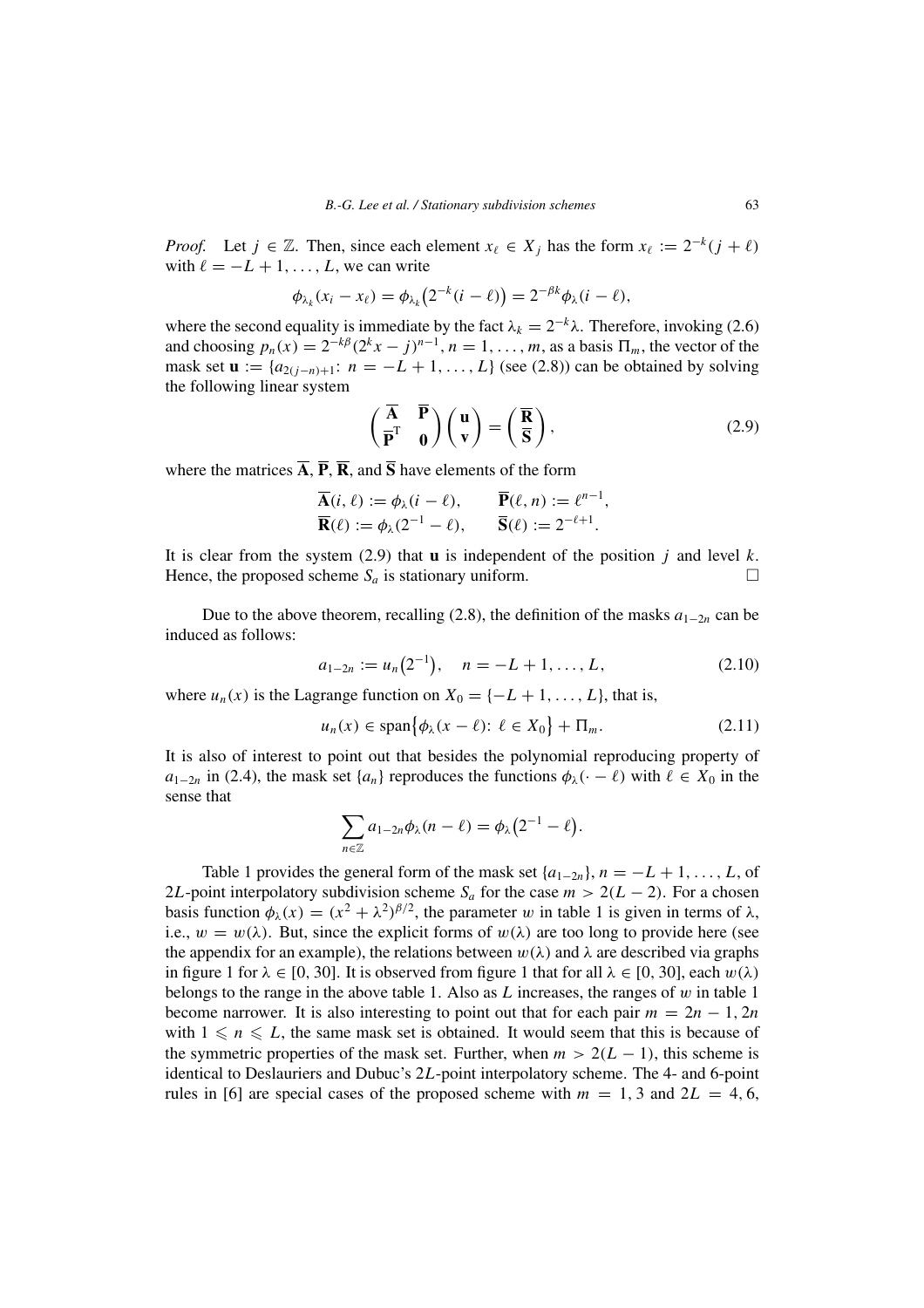Table 1 General forms of the mask sets  $\{a_{1-2n}\}$  with  $n = -L + 1, \ldots, L$  of 2*L*-point interpolatory subdivision scheme  $S_a$  using  $\phi_\lambda$ . This is for the case that  $m > 2(L - 2)$ . Here, *m* will be used as the smoothing factor (see (3.3)). By computing  $\|((1/2)S_L)^{10}\|_{\infty}$  < 1 with MAPLE 8, digits = 30, the above ranges of *w* are obtained.

| 2L | Mask                                                                                         | Range of $w$        | Smoothness      |
|----|----------------------------------------------------------------------------------------------|---------------------|-----------------|
|    | 4 $\Big[-w, \frac{1}{2} + w, \frac{1}{2} + w, -w \Big]$                                      | 0 < w < 0.183       | $C^1$           |
|    | 6 $w, -3w - \frac{1}{16}, 2w + \frac{9}{16}, 2w + \frac{9}{16}, -3w - \frac{1}{16}, w$       | 0 < w < 0.042       | $\mathcal{C}^2$ |
|    | 8 $\left[-w, 5w + \frac{3}{256}, -9w - \frac{25}{256}, 5w + \frac{75}{128}\right]$           | 0.0016 < w < 0.0084 | $\mathcal{C}^3$ |
|    | $5w + \frac{75}{128}$ , $-9w - \frac{25}{256}$ , $5w + \frac{3}{256}$ , $-w$                 |                     |                 |
|    | 10 $\left  w, -7w - \frac{5}{2048}, 20w + \frac{49}{2048}, -28w - \frac{245}{2048}, \right $ | 0.0005 < w < 0.0016 | $\mathcal{C}^4$ |
|    | $14w + \frac{1225}{2048}$ , $14w + \frac{1225}{2048}$ ,                                      |                     |                 |
|    | $-28w - \frac{245}{2048}, 20w + \frac{49}{2048}, -7w - \frac{5}{2048}, w$                    |                     |                 |

respectively. Note that for these 4- and 6-point schemes, table 1 provides wider ranges of  $0 < w < 0.183$  and  $0 < w < 0.042$  than the known results of  $0 < w < 0.154$  and  $0 < w < 0.02$  in [6], respectively. Finally, it should be remarked that  $\beta$  in  $\phi_{\lambda}$  has no effect on either the smoothness of  $S_a$  or the general form of  $a_{1-2n}$ . Usually,  $\beta$  and  $m$  are chosen to be  $\beta \geq m$ .

*Remark.* From a practical point of view, the tension parameter  $\lambda > 0$  in (3.4) is supposed to be a rather small number. Indeed, if  $\lambda$  is large, the linear system becomes numerically highly unstable (see [1]). However, one interesting question arising with our scheme  $S_a$  using  $\phi_\lambda$ -interpolation is whether the scheme  $S_a$  converges as  $\lambda$  tends to  $\infty$ . Our observation is that as  $\lambda$  tends to  $\infty$ , the mask set {*a<sub>n</sub>*} asymptotically approaches the mask set of Deslauriers and Dubuc's scheme. For instance, the 4-point scheme  $S_a$  with  $\beta = 1$  and  $m = 1$  has the tension parameter  $w(\lambda)$  in the mask set  $\mathbf{a}(\lambda) = \{a_{1-2n}\} = \{-w(\lambda), \frac{1}{2} + w(\lambda), \frac{1}{2} + w(\lambda), -w(\lambda)\}\$ , as in table 1. From figure 1, it is seen that as  $\lambda \to \infty$ ,  $w(\lambda)$  converges to 16<sup>-1</sup>. That is,  $a(\lambda)$  converges to the mask set of Deslauriers and Dubuc's 4-point scheme (see also (1.3)). Similarly, for the 6-, 8- and 10-point schemes, it can be seen from figure 1 that as  $\lambda \to \infty$ ,  $w(\lambda)$ converges to 3*/*256, 5*/*2048 and 35*/*65536, respectively, which constitute the mask sets of Deslauriers–Dubuc's interpolatory schemes. Actually, these convergence properties may be proved in the sense of the asymptotical equivalent relation between (nonstationary) subdivision schemes, yet this is not the concern of the current paper. A detailed analysis on nonstationary schemes is presented in the manuscript [8].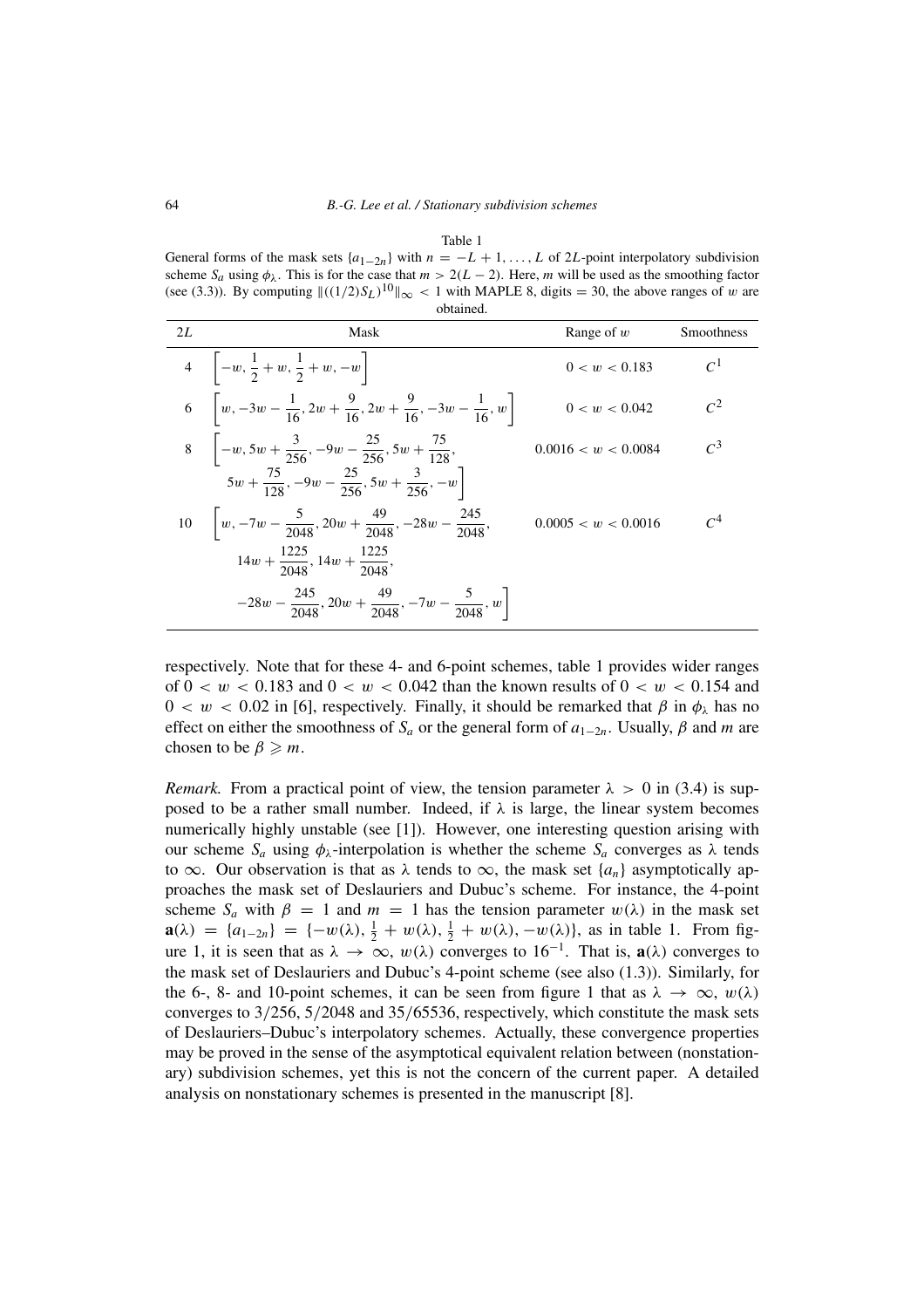

Figure 1. Graphs of the tension parameters  $w(\lambda)$  in the mask sets  $\{a_{1-2n}\}$  in table 1. For the basis function *φ*<sub>λ</sub>(*x*) =  $(x^2 + λ)^{\beta/2}$  and smoothing factor *m*, we used  $(β, m) = (1, 1), (3, 3), (5, 5)$  and  $(7, 7)$ . The reference lines indicate  $\omega = 1/16$ , 3/256*,* 5/2048*,* 35/65536 which constitute the mask sets of 2*L*-point Deslauriers and Dubuc's scheme for 2*L* = 4*,* 6*,* 8 and 10, respectively.

Now, with the mask set  $\{a_n\}$  at hand, the fundamental questions related to this scheme are as follows: Does the scheme converge? What is its smoothness? What is the approximation order of *Sa*? The following sections discuss these questions. Note that for interpolatory subdivision schemes, convergence implies uniform convergence, since the values  $f_n := \{f_n^k : n \in \mathbb{Z}\}\$ are on the limit function.

### **3. Smoothness analysis**

The goal of this section is to show the convergence and smoothness of the interpolatory binary subdivision scheme  $S_a$  constructed in section 2.2. A necessary condition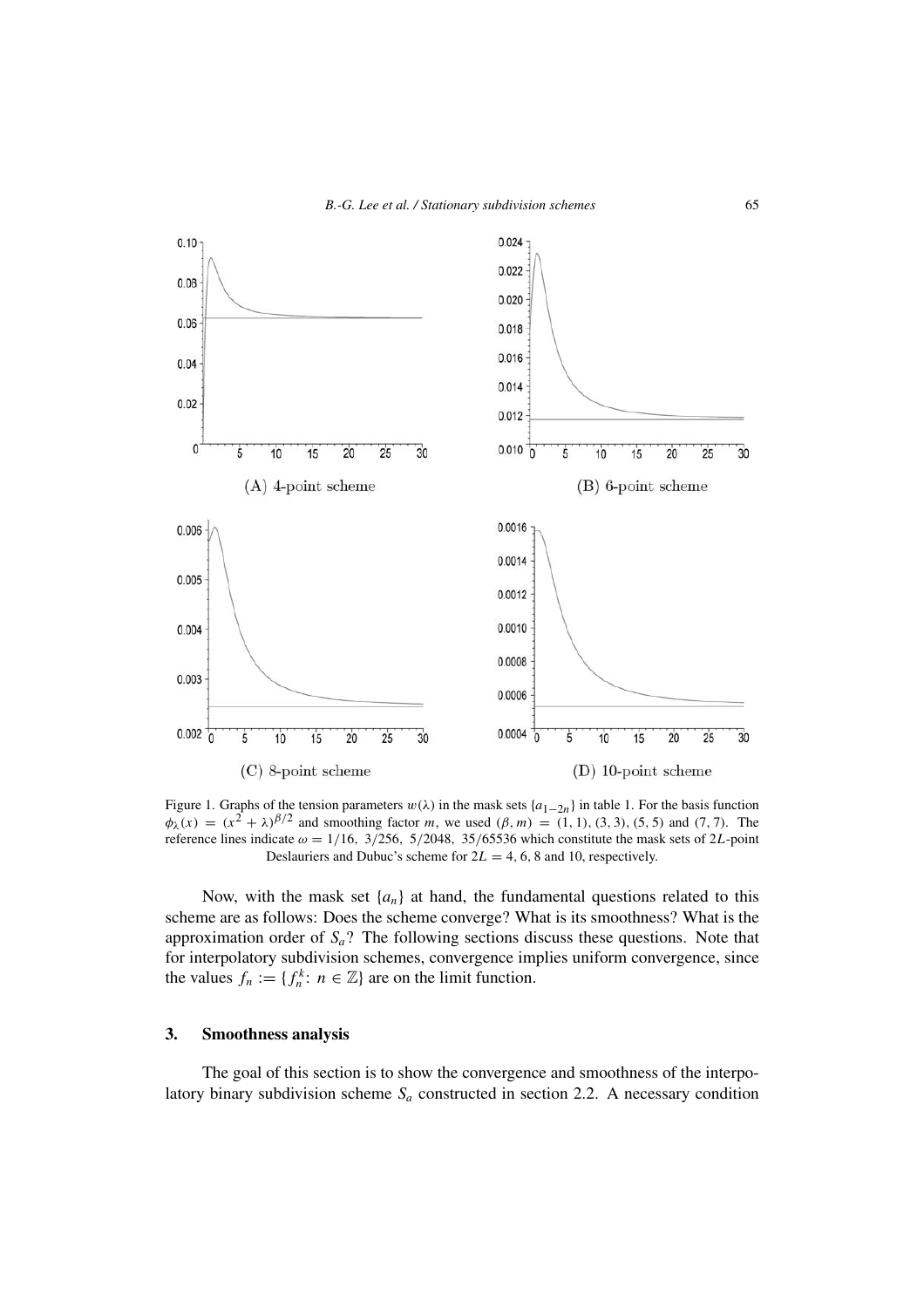for the uniform convergence of an interpolatory subdivision scheme associated with the mask set  $\{a_n: n \in \mathbb{Z}\}\$ is

$$
\sum_{n\in\mathbb{Z}}a_{1-2n}=1.
$$

Here, one should note that  $a_{2n} = \delta_{0,n}$ . In fact, invoking the definition  $a_{1-2n} = u_n(2^{-1})$ with the Lagrange function  $u_n$  (see  $(2.9)$ ), this condition is an immediate consequence of the polynomial reproducing property of  $u_n$  in the sense of (2.4).

To simplify the presentation of a subdivision scheme and its analysis, it is convenient to assign to each rule, defined by a set of masks *an*, the Laurent polynomial

$$
a(z) := \sum_{n \in \mathbb{Z}} a_n z^n.
$$
\n(3.1)

The fact that only a finite number of coefficients  $a_n$  are nonzero implies that the Laurent polynomial  $a(z)$  has a finite degree. Further, the Laurent polynomial corresponding to the iterated scheme  $(S_a)^{\ell}$ ,  $\ell > 0$ , is given by

$$
a^{[\ell]}(z) = \prod_{j=0}^{\ell-1} a(z^{2^j}) = \sum_{n \in \mathbb{Z}} a_n^{[\ell]} z^n,
$$

where the scheme corresponding to  $\{a_n^{[\ell]}\}\$ is a  $2^{\ell}$  different rule mapping  $f^k$  to  $f^{k+\ell}$ , that is,

$$
f_{n+2^{\ell}\alpha}^{k+\ell} = \sum_{\beta \in \mathbb{Z}} a_{n+2^{\ell}\beta}^{[\ell]} f_{\alpha-\beta}^{k}, \quad n = 0, 1, ..., 2^{\ell} - 1.
$$
 (3.2)

With the above setting, the main tool for the analysis of convergence of a stationary subdivision scheme is given as follows:

**Theorem 3.1** [6]. Let  $S_1$  be a subdivision scheme with the property

$$
df^k = S_1 df^{k-1},
$$

where  $f^k = S^k f^0$  and  $(df^k)_{\alpha} = 2^k (f^k_{\alpha} - f^k_{\alpha-1})$ . Then a stationary subdivision scheme *S* is a uniformly convergent if and only if the scheme  $\frac{1}{2}S_1$  converges uniformly to the zero function for all initial data  $f^0$ .

For the existence of the subdivision scheme *S*1, and for more details about the above discussion, the readers are referred to the paper [6]. In the following theorem, a sufficient condition for  $S_a$  to be in  $C^{\gamma}$ ,  $\gamma \geq 1$  is provided.

**Theorem 3.2** (Smoothness of stationary subdivision scheme [6]). Consider a stationary binary subdivision scheme  $S_a$  with the characteristic Laurent polynomial

$$
a(z) = \frac{1}{2}(1+z)a_1(z).
$$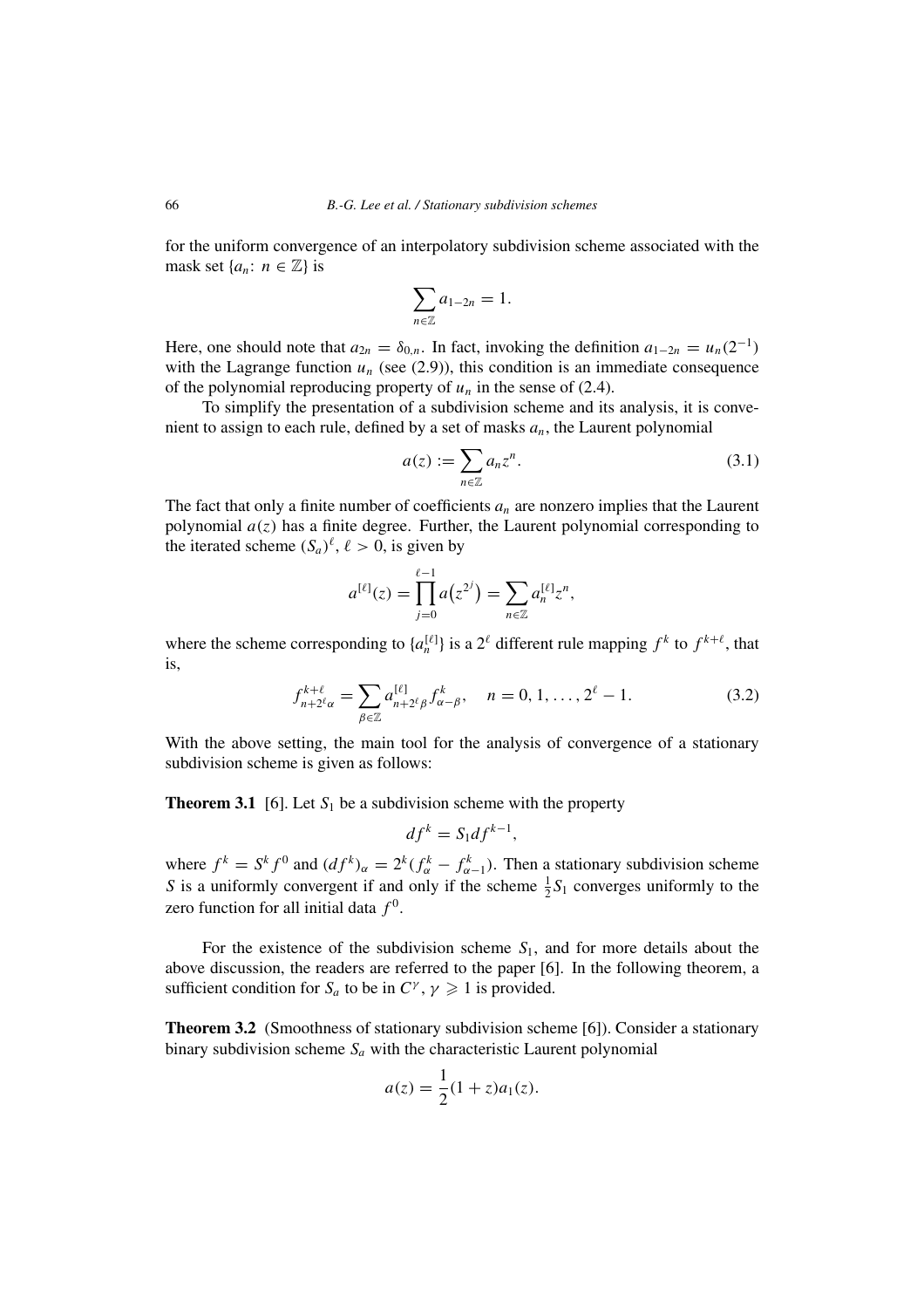If  $S_{a_1}$  corresponding to the Laurent polynomial  $a_1(z)$  is  $C^{\gamma}$ , the scheme  $S_a$  is a convergent, and the basic limit function  $\varphi$  of  $S_a$  is in  $C^{\gamma+1}(\mathbb{R})$ .

Checking if  $S_a$  is  $C^1$  is reduced to verifying that  $S_{a_1}$  is  $C^0$ . It says that to assure a certain smoothness of the scheme  $S_a$ , the Laurent polynomial should have the factor  $2^{-\ell}(1+z)^{\ell}$  with  $\ell \in \mathbb{N}$ , which directly depends on the order of the polynomial reproducing property of the mask set. Recalling the definition of radial basis function interpolation in (2.1), we find that  $S_{f,X}$  reproduces polynomials up to degree  $m - 1$ , i.e.,  $S_{p,X}(x) = p(x)$  for any  $p \in \Pi_m$ . Then, the Laurent polynomial  $a(z)$  associated to the scheme  $S_a$  by radial basis function interpolation has the form:

**Proposition 3.3.** Let  $S_a$  be a 2L-point interpolatory subdivision scheme using radial basis function interpolation *S<sub>f,X</sub>* as in (2.1). Assume that  $S_{p,X}(x) = p(x)$  for any  $p \in$  $\Pi_m$ , and let  $\{a_n\}$  be the mask set  $S_a$ . Then the Laurent polynomial  $a(z)$  associated to  $S_a$ is given by

$$
a(z) = 2^{-m}(1+z)^m q(z)
$$
 (3.3)

with a suitable Laurent polynomial *q(z)*.

*Proof.* It is sufficient to prove that  $a^{(\ell)}(-1) = 0$  with  $\ell < m$ . From (3.1), we find that this is equivalent to showing that

$$
\sum_{n\in\mathbb{Z}}(-1)^n n^\ell a_n=0.
$$

For this proof, observe that

$$
\sum_{n \in \mathbb{Z}} (-1)^n n^\ell a_n = \sum_{n \in \mathbb{Z}} (2n)^\ell a_{2n} - \sum_{n \in \mathbb{Z}} (2n+1)^\ell a_{2n+1}
$$

$$
= \delta_{0,\ell} - \sum_{n \in \mathbb{Z}} (1 - 2n)^\ell a_{1-2n}.
$$

Applying the polynomial reproducing property of  $\{a_{1-2n}\}$  (see (2.4)), it is easy to obtain the identity  $\sum_{n\in\mathbb{Z}} (1-2n)^{\ell} a_{1-2n} = \delta_{0,\ell}$ . Hence, (3.3) is concluded.

The norm of the subdivision scheme  $S_a$  is given by

$$
||S_a||_{\infty} = \max \left\{ \sum_{\alpha \in \mathbb{Z}} |a_{2\alpha}|, \sum_{\alpha \in \mathbb{Z}} |a_{2\alpha+1}| \right\}.
$$

Moreover, invoking (3.2), the norm of the iterated scheme  $S_a^{\ell}$  is given by

$$
\|S_a^{\ell}\|_{\infty} = \max\left\{\sum_{\alpha \in \mathbb{Z}} |a_{\gamma+2^{\ell}\alpha}^{[\ell]}|: \gamma = 0, \ldots, 2^{\ell}-1\right\}.
$$

Then, according to theorem 3.1, the proof of convergence (further smoothness) of the subdivision scheme  $S_a$  can be done by the following two steps: first, derive the mask set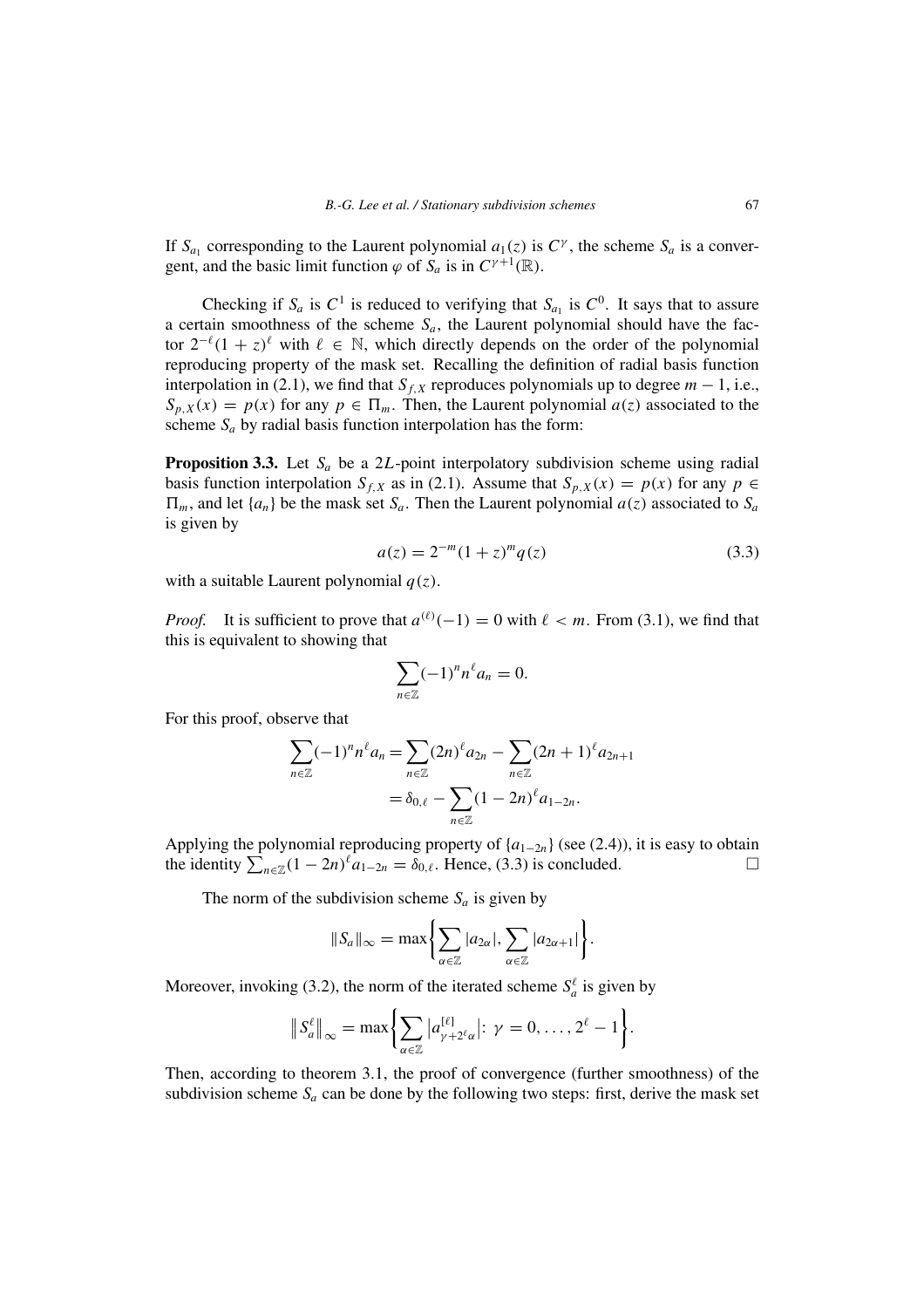of the scheme  $\frac{1}{2}S_1$ , and second, compute  $\|(\frac{1}{2}S_1)^k\|_{\infty}$  to show the existence of an  $M \in \mathbb{N}$ such that  $\left\| \left( \frac{1}{2} S_1 \right)^M \right\|_{\infty} < 1$ . If  $S_a$  converges, such a number *M* exists. In fact, the Laurent polynomial corresponding to  $S_1$  is denoted by

$$
a_1(z) := \frac{2z}{1+z}a(z).
$$

Based on establishing the uniform convergence of the scheme  $S_a$ , the next issue is proving the smoothness of  $S_a$ . Using theorem 3.2, we consider the scheme  $S_2$  associated to the Laurent polynomial

$$
a_2(z) := \frac{2z}{1+z} a_1(z),
$$

and compute  $\|(\frac{1}{2}S_2)^k\|_{\infty}$  to find an  $M \in \mathbb{N}$  such that  $\|(\frac{1}{2}S_2)^M\|_{\infty} < 1$ . By continuing this process, we can find the smoothness of the given scheme  $S_a$ .

The remainder of this section is devoted to proving the smoothness of the 2*L*-point interpolatory scheme  $S_a$  by computing  $\|(\frac{1}{2}S_\ell)^k\|_\infty$  with  $\ell = 1, 2, \ldots$ . As observed in section 2.2, the masks  $a_{1-2n}$  associated to the scheme  $S_a$  are obtained by evaluating the Lagrange function  $u_n(2^{-1})$  where

$$
u_n(x) \in \text{span}\{\phi_\lambda(x+L-1),\ldots,\phi_\lambda(x-L)\}+\Pi_m,
$$

with

$$
\phi_{\lambda}(x) = \left(x^2 + \lambda\right)^{\beta/2}.\tag{3.4}
$$

Here, depending on the choice of  $\lambda$  and  $\beta$ , we provide various subdivision rules, i.e., the masks *a*1−2*<sup>n</sup>*. Furthermore, for each 2*L*-point subdivision rule *Sa*, there is a freedom

#### Table 2

Smoothness of 2*L*-point interpolatory subdivision scheme using the multiquadric function  $\phi_{\lambda}(x) = (x^2 + \lambda^2)^{\beta/2}$  with  $\beta \in 2\mathbb{N} - 1$ . For each chosen  $\beta$  and smoothing factor  $m$  in (3.3), the corresponding smoothness is given. When  $m > 2(L - 1)$ , this scheme is identical to Deslauriers–Dubuc's 2*L*-point interpolatory scheme.

| 2L             | $(\beta; m)$ : smoothness                                              |
|----------------|------------------------------------------------------------------------|
| $\overline{4}$ | $(m = 1, \ldots, 4; \ \beta = 1, 3)$ : $C^1$ limit function            |
| 6              | $(m = 1, 2; \beta = 1, 3); C1$ limit function                          |
|                | $(m = 3, \ldots, 6; 3 \leq \beta \leq 2m - 1)$ : $C^2$ limit function  |
| 8              | $(m = 1, 2; \ \beta = 1, 3) : C^1$ limit function                      |
|                | $(m = 3, 4; 3 \leq \beta \leq 2m - 1)$ : $C^2$ limit function          |
|                | $(m = 5, \ldots, 8; 5 \leq \beta \leq 2m - 1); C^3$ limit function     |
| 10             | $(m = 1, 2; \beta = 1, 3): C1$ limit function                          |
|                | $(m = 3, 4; 3 \leq \beta \leq 2m - 1)$ : $C^2$ limit function          |
|                | $(m = 5, 6; 5 \leq \beta \leq 2m - 1)$ : $C^3$ limit function          |
|                | $(m = 7, \ldots, 10; 7 \leq \beta \leq 2m - 1)$ : $C^4$ limit function |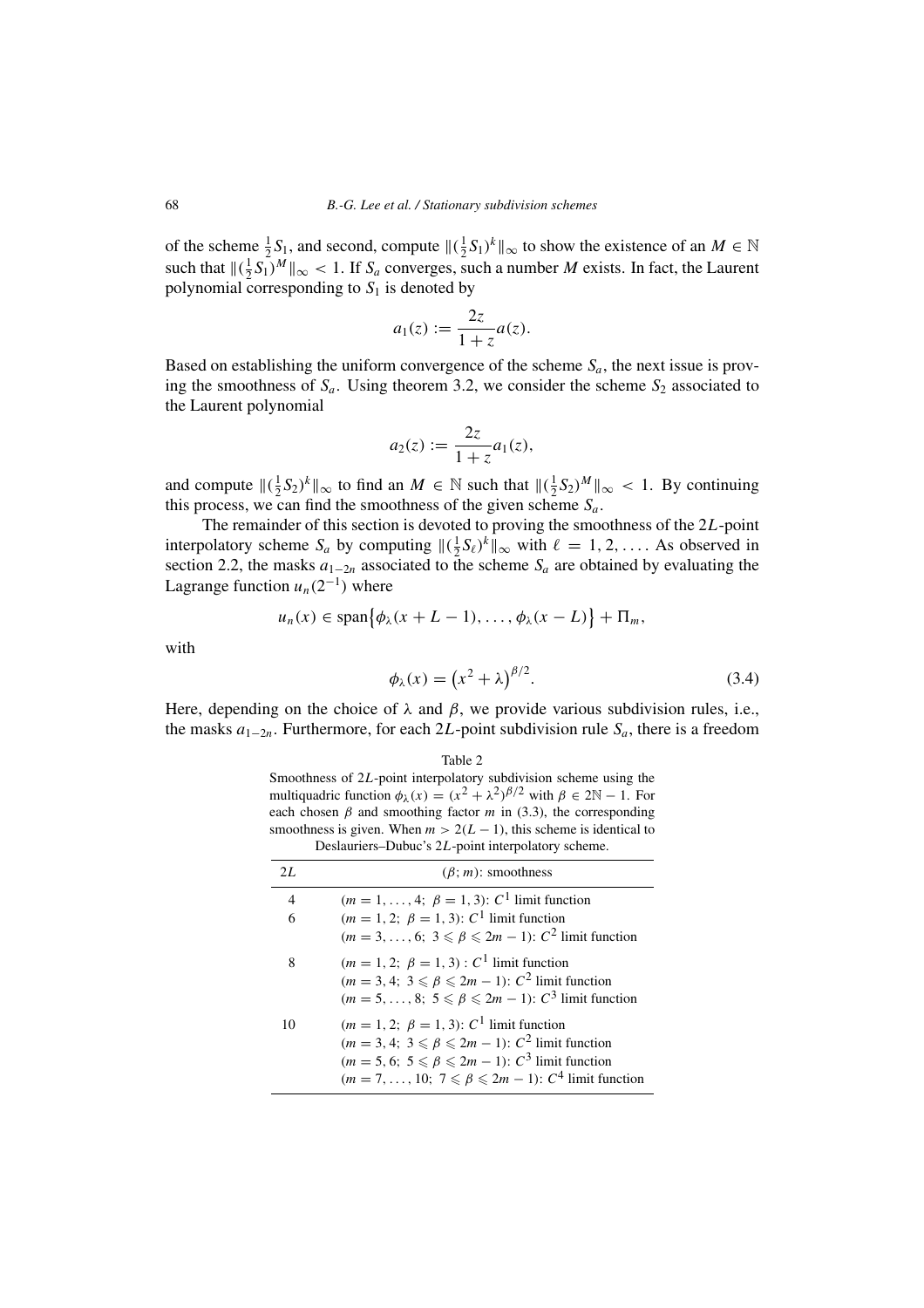of the degree *m* of polynomial reproducing. When considering all these ingredients, it is basically almost impossible to analyze the smoothness of  $S_a$  without the help of a computer program. Thus, the MAPLE program is utilized to figure out the convergence and smoothness of  $S_a$  with different inputs of  $2L$ ,  $\lambda$  and  $m$ . In particular, we could get the smoothness as in table 2 for  $\lambda \in [0, 30]$  with  $2L = 4, \ldots, 10$ . Further, it is necessary to point out that the basis function  $\phi_{\lambda}$  is conditionally positive definite of order  $(\beta + 1)/2$ , which requires the condition  $m \ge (\beta + 1)/2$ . Computing

$$
\left\| \left( \frac{1}{2} S_L \right)^{10} \right\|_{\infty} < 1,
$$

table 2 displays the smoothness of the 2L-point scheme  $S_a$ . When  $m > 2(L - 2)$ , as observed in table 2, the 2*L*-point scheme provides the possible highest smoothness. Finally, there is no restriction on the choice of *β*, yet *β* and *m* are normally chosen to be  $m \leq \beta$ . Also, we remark that  $\beta$  has no effect on either the smoothness of  $S_a$  or to the general form of  $a_{1-2n}$ .

## **4. Approximation order**

Suppose that the given initial data is of the form  $f^0 := \{f_n^0 = f(hn): n \in \mathbb{Z}\},\$  $h > 0$ , with an underlying function *f*. Then the limit of a subdivision scheme, say  $f^{\infty}$ , approximates the sampled function *f* if *f* is smooth enough. It is basic to expect that  $f^{\infty}$  approximates *f* better as *h* tends to 0. The quality of approximation is improved with the reduction of the density of sampling. Asymptotic approximation powers are usually quantified by the notion of approximation order in terms of *h*. In particular, this study is interested in approximating functions *f* in a homogeneous Sobolev space. For any  $\gamma \in \mathbb{Z}_+$ , the homogeneous Sobolev space  $W^{\gamma}_{\infty}(\mathbb{R})$  consists of all functions *g* for which  $g^{(\gamma)} \in L_\infty(\mathbb{R})$ .

**Definition 4.1.** A binary subdivision scheme *S* has the approximation order  $\gamma$  on a compact set  $K \subset \mathbb{R}$  if for a given initial data  $f^0 := \{f_n^0 = f(hn): n \in \mathbb{Z}\}\)$  with a smooth function *f* ,

$$
\left|f^{\infty}(x) - f(x)\right| \leqslant Ch^{\gamma}, \quad x \in K,
$$

where the constant *C* is independent of  $x$  and  $h$ , but may depend on  $f$ .

For the given initial data  $f^0 := \{\delta_{0,n}: n \in \mathbb{Z}\}\$ , the basic limit function of the uniform subdivision scheme  $S_a$  is defined by

$$
\varphi = \lim_{k \to \infty} S_a^k \{ \delta_{0,n} \}. \tag{4.1}
$$

By definition, the basic limit function of a scheme has compact support if the mask of the scheme is of finite support. Denoting  $\mathbf{a} = \{a_n : n \in \mathbb{Z}\},\$ it is known that supp $(\varphi)$  = supp $(a)$ . The scheme  $S_a$  is called  $C^m$  if its basic limit function is, and hence all functions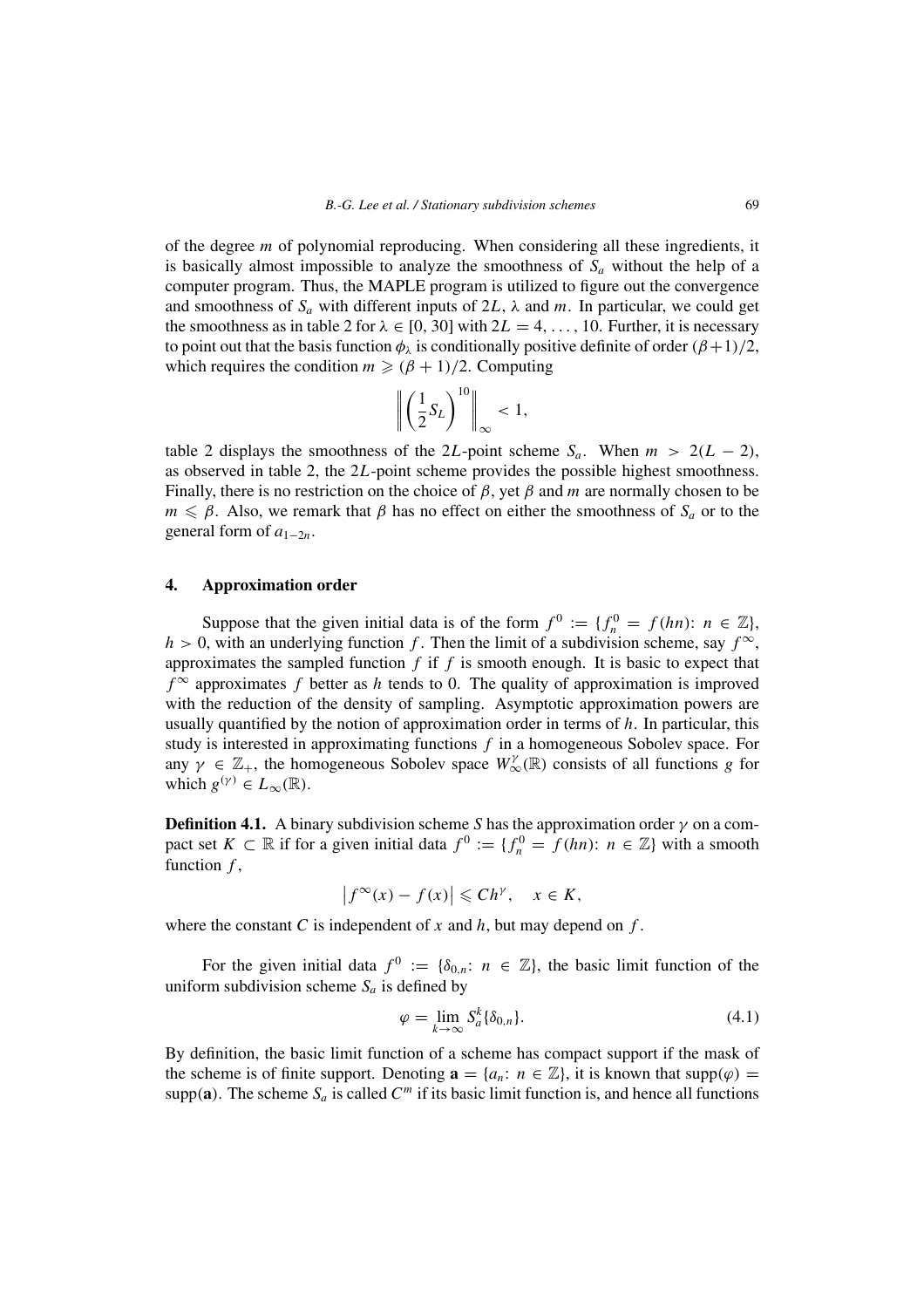generated by the scheme, are *C<sup>m</sup>*. From now on, for convenience, we assume that the given initial data is of the form  $f^0 := \{f_n^0 = f(2^{-k}n): n \in \mathbb{Z}\}\)$  for some  $k \in \mathbb{Z}_+$  with a smooth function *f*. Then, the limit function  $f^{\infty}$  can be expressed as

$$
f^{\infty}(x) = \sum_{n \in \mathbb{Z}} f(n2^{-k}) \varphi(2^{k} x - n).
$$
 (4.2)

In what follows, we verify that the approximation order of a subdivision scheme directly depends on the polynomial reproducing property of the basic limit function.

**Lemma 4.2.** Let  $S_a$  be the 2L-point interpolatory subdivision scheme using radial basis function interpolation *S<sub>f,X</sub>* as in (2.1). Assume that  $S_{p,X}(x) = p(x)$  for any  $p \in \Pi_m$ , and let  $\varphi$  be the basic limit function of  $S_a$ . Then, the map  $f \mapsto \sum_{n \in \mathbb{Z}} \varphi(2^k x - n) f(2^{-k}n)$ reproduces  $\Pi_m$ , i.e.,

$$
\sum_{n\in\mathbb{Z}}\varphi\big(2^kx-n\big)p\big(2^{-k}n\big)=p(x),\quad\forall p\in\Pi_m.
$$

*Proof.* Let *p* be a polynomial in  $\Pi_m$ , and assume that the initial data is given by  $f_n^0$  =  $p(2^{-k}n)$ . Then, invoking the relation that  $a_{1-2n} = u_n(2^{-k-1})$  with the Lagrange function  $u_n$  on  $X = \{ \ell 2^{-k} : \ell = -L + 1, \ldots, L \}$ , the polynomial reproducing property in (2.4) is applied to get

$$
f_{2j+1}^1 = \sum_{n \in \mathbb{Z}} a_{1-2n} f_{j+n}^0 = \sum_{n \in \mathbb{Z}} u_n (2^{-k-1}) p(2^{-k}(j+n)) = p(2^{-k}(j+2^{-1})).
$$

Repeating this process, we find that  $S^{\infty} f^{0}(x) = p(x)$  with  $f_{n}^{0} = p(2^{-k}n)$ . On the other hand, since  $S^{\infty} f^{0}(x) = \sum_{n \in \mathbb{Z}} \varphi(2^{k} x - n) f_{n}^{0}$ , the lemma's claim can be obtained.  $\square$ 

We are now ready to prove the approximation order of our subdivision scheme *Sa*.

**Theorem 4.3.** Let  $S_a$  be a 2L-point interpolatory subdivision scheme using radial basis function interpolation *S<sub>f,X</sub>* in (2.1). Assume that  $S_{p,X}(x) = p(x)$  for any  $p \in \Pi_m$ , and let the given initial data be of the form  $f^0 := \{f_n^0 = f(2^{-k}n): n \in \mathbb{Z}\}\)$  with a smooth function *f*. If  $f \in W_{\infty}^{m}(K)$  with a compact set *K*, then the scheme  $S_a$  has the approximation order *m* on *K*.

*Proof.* First, recalling lemma 4.2, apply the identity  $\sum_{\ell \in \mathbb{Z}} \varphi(2^k x - n) = 1$  to get the relation

$$
f(x) - f^{\infty}(x) = f(x) - \sum_{n \in \mathbb{Z}} \varphi(2^{k} x - n) f(n2^{-k})
$$
  
= 
$$
\sum_{n \in \mathbb{Z}} \varphi(2^{k} x - n) (f(x) - f(n2^{-k})).
$$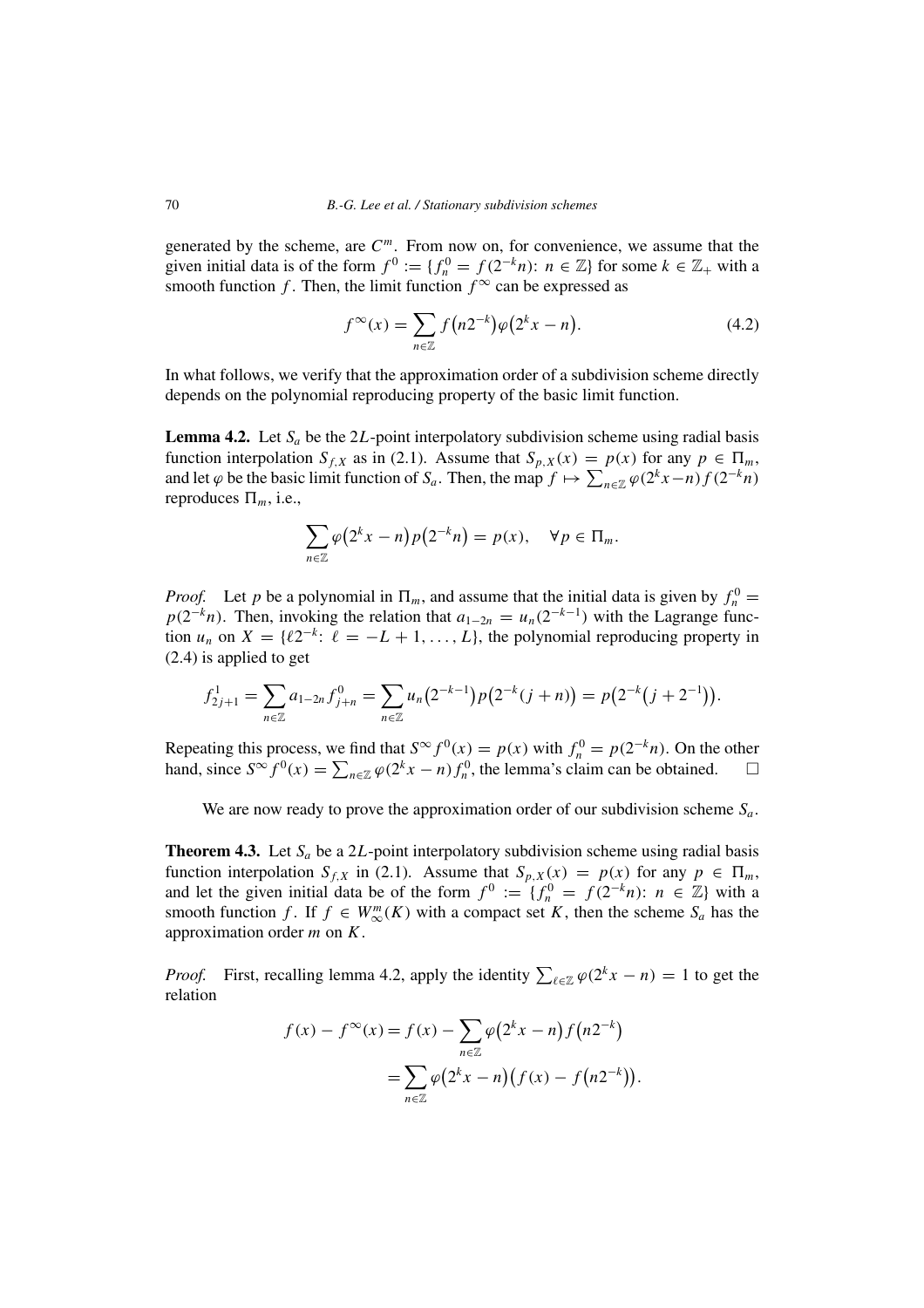Then, taking Taylor polynomial of  $f(n2^{-k})$  of degree  $m-1$  at *x* implies that

$$
f(x) - f^{\infty}(x) = \sum_{n \in \mathbb{Z}} \varphi(2^{k} x - n) \sum_{\ell=1}^{m-1} \frac{(n2^{-k} - x)^{\ell} f^{(\ell)}(x)}{\ell!} + \sum_{n \in \mathbb{Z}} \frac{\varphi(2^{k} x - n)(n2^{-k} - x)^{m} f^{(m)}(\xi)}{m!},
$$

with *ξ* between *x* and *n*2<sup>−</sup>*<sup>k</sup>*. Here, due to lemma 4.2, the first term on the right-hand side of the above equation is identically zero. Thus, it follows that

$$
\left| f(x) - f^{\infty}(x) \right| \leqslant c 2^{-mk} \left\| f^{(m)} \right\|_{\infty} \sum_{n \in \mathbb{Z}} \left| \varphi(2^k x - n) (2^k x - n)^m \right|.
$$
 (4.3)

For any  $x \in K$ , define a set  $\Omega_x$  by  $\Omega_x := \{n \in \mathbb{Z} : \varphi(2^k x - n) \neq 0\}$ . Since  $\varphi$  is compactly supported, it is obvious that  $\#\Omega_x \leqslant C_\varphi$  for some constant  $C_\varphi$ . Therefore, we get the bound

$$
\sum_{n\in\mathbb{Z}}\left|\varphi\big(2^kx-n\big)\big(2^kx-n\big)^m\right|=\sum_{n\in\Omega_x}\left|\varphi\big(2^kx-n\big)\big(2^kx-n\big)^m\right|\leqslant C_{\varphi,m},
$$

with a constant  $C_{\varphi,m} > 0$ . When combined with (4.3), this theorem is proved.  $\square$ 

*Remark.* Although this study concentrated on the interpolatory binary subdivision schemes using the multiquadrics, the proposed approach can also be applied to any basis function  $\phi$  whose Fourier transform  $\hat{\phi}$  coincides on  $\mathbb{R}\setminus 0$  with some continuous function while having a certain type of singularity (necessarily of a finite order) at the origin, i.e.,  $\hat{\phi}$  is of the form  $|\cdot|^n \hat{\phi} = F > 0$  with  $n \ge 0$  and  $F \in L_{\infty}(\mathbb{R})$ . For instance, the Gaussian function  $\phi(x) := e^{-cx^2}$ ,  $c > 0$ , and inverse multiquadric function  $\phi(x) := (x^2 + \lambda^2)^{-1/2}$ ,  $\lambda > 0$ , can be candidates.

# **Appendix**

For a given basis function  $\phi_{\lambda}$ , the general form of the mask set {*a*<sub>1−2*n*</sub>} of the 2*L*-point interpolatory scheme can be given in terms of  $w = w(\lambda)$ . However, the explicit forms of  $w(\lambda)$  are too lengthy. For instance, in the case of the 4-point interpolatory scheme using the multiquadrics  $\phi_1(x) = (x^2 + \lambda^2)^{1/2}$  its mask set is known as

$$
a_{-3} = a_3 = -w(\lambda),
$$
  $a_{-1} = a_1 = \frac{1}{2} + w(\lambda),$ 

and with the help of symbolic computation via MAPLE 8,  $w(\lambda)$  can be written as follows:

$$
w(\lambda) = -\frac{1}{4} \left( -11\lambda^2 + 20\sqrt{1 + \lambda^2}\lambda + 4\lambda\sqrt{4 + \lambda^2} + 21 + 7\sqrt{1 + \lambda^2}\sqrt{9 + \lambda^2} - 12\sqrt{1 + \lambda^2}\sqrt{4 + \lambda^2} - 4\sqrt{4 + \lambda^2}\sqrt{9 + \lambda^2} - 4\lambda\sqrt{9 + \lambda^2} \right)^{-1}
$$